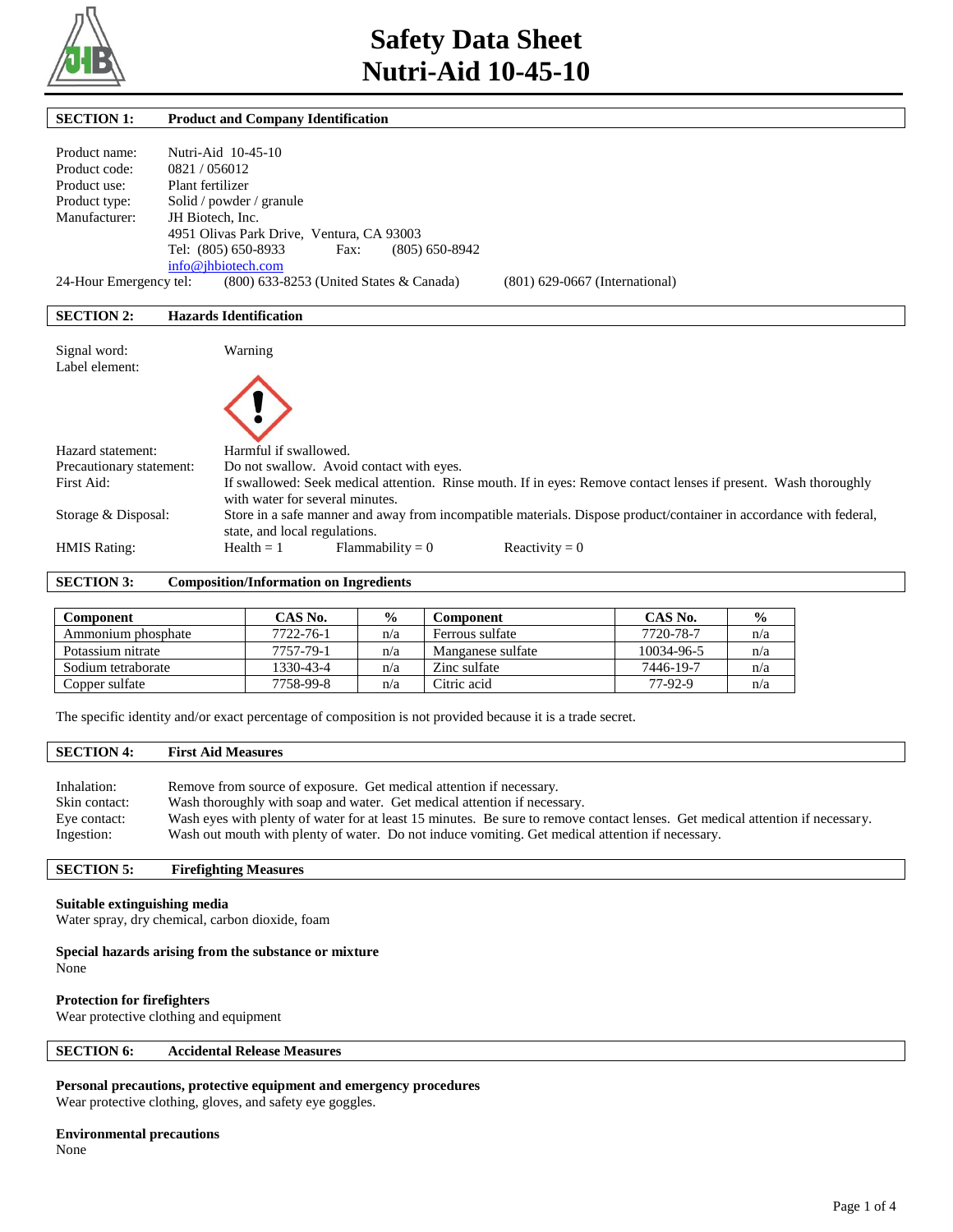

## **Safety Data Sheet Nutri-Aid 10-45-10**

#### **Methods and material for containment and cleaning up**

Contain all spills and leaks to prevent discharge into the environment. Use appropriate tools to transfer spill material to proper disposal container. Or recover material and use it for its intended purpose.

#### **SECTION 7: Handling and Storage**

#### **Precautions for safe handling**

Avoid overheating or freezing

#### **Conditions for safe storage, including any incompatibilities**

Store in a cool, dry, well-ventilated area away from direct sunlight. Store away from incompatible materials.

## **SECTION 8: Exposure Controls/Personal Protection**

#### **Exposure controls**

Product has no occupational exposure limits. Avoid inhaling dusts or vapors. Practice good industrial hygiene and safety.

|                                               | OSHA PEL (8 hr TWA) | NIOSH REL (10 hr TWA)                                                               | ACGIH Threshold Limit Value (8 hr TWA) |
|-----------------------------------------------|---------------------|-------------------------------------------------------------------------------------|----------------------------------------|
| Nuisance dust (total)                         | $15 \text{ mg/m}^3$ | n/a                                                                                 | n/a                                    |
| Nuisance dust (resp)                          | $5 \text{ mg/m}^3$  | n/a                                                                                 | n/a                                    |
| <b>Personal protection</b><br>Eye protection: |                     | Eye protection is not required. To avoid contact with eyes, use safety eye goggles. |                                        |

Skin protection: Wear protective clothing as necessary to minimize contact. Use chemical resistant gloves.

Respiratory protection: Not required. Wear approved respiratory equipment if necessary.

## **SECTION 9: Physical and Chemical Properties**

#### **Information on basic physical and chemical properties**

| Appearance                     | Off white powder                       | Vapor pressure                   | Not applicable   |
|--------------------------------|----------------------------------------|----------------------------------|------------------|
| Odor                           | No odor                                | Vapor density                    | Not applicable   |
| pH                             | Not applicable                         | <b>Relative density</b>          | $1.30$ g/ml      |
| <b>Physical state</b>          | Solid                                  | <b>Solubility</b>                | Soluble in water |
| Melting point / Freezing point | > $100^{\circ}$ C / 212 <sup>o</sup> F | <b>Partition coefficient</b>     | Not applicable   |
| <b>Boiling point</b>           | Not applicable                         | <b>Auto-ignition temperature</b> | Not applicable   |
| <b>Flash point</b>             | Not applicable                         | <b>Decomposition temperature</b> | Not applicable   |
| <b>Evaporation rate</b>        | Not applicable                         | <b>Viscosity</b>                 | Not viscous      |
| <b>Flammability</b>            | Non-flammable                          | <b>Explosive properties</b>      | Non-explosive    |
| <b>Explosive limits</b>        | Not applicable                         | <b>Oxidizing properties</b>      | Oxidizer         |

**SECTION 10: Stability and Reactivity** 

## **Reactivity**

None

#### **Chemical stability**

Product is stable.

#### **Possibility of hazardous reactions**

Under normal conditions, hazardous reaction will not occur.

**Conditions to avoid**

Avoid heat

#### **Incompatible materials** Not available

## **Hazardous decomposition products**

Ammonia, Nitrogen oxides

#### **SECTION 11: Toxicological Information**

#### **Information on toxicological effects**

| Acute toxicity: | Harmful if swallowed                    |
|-----------------|-----------------------------------------|
| Irritation:     | May cause eye or respiratory irritation |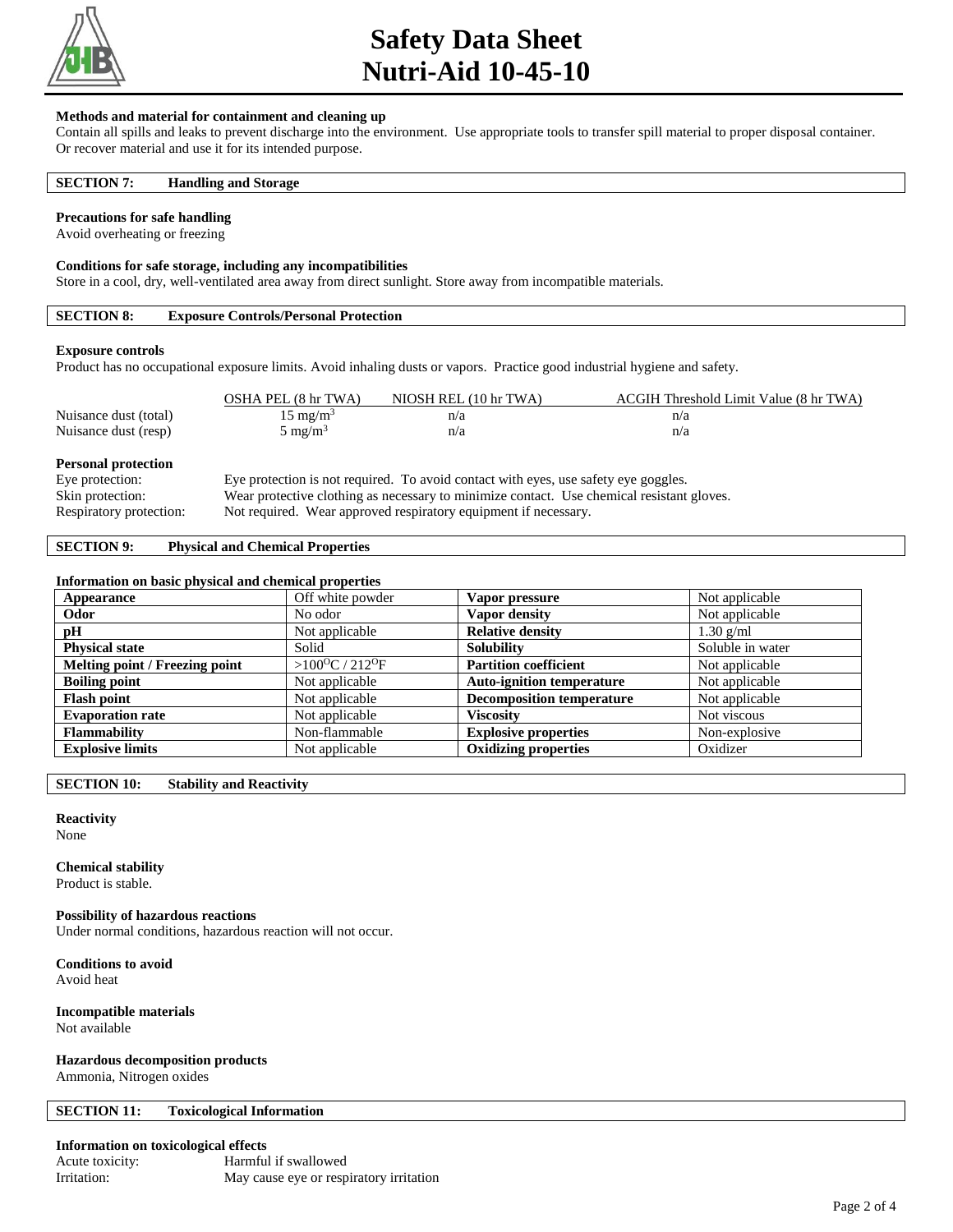

# **Safety Data Sheet Nutri-Aid 10-45-10**

| Not known to be corrosive            |
|--------------------------------------|
| Not known to cause sensitization     |
| Not known to be toxic                |
| Not known to be carcinogenic         |
| Not known to be mutagenic            |
| Not known to cause reproductive harm |
|                                      |

## **SECTION 12: Ecological Information**

#### **Ecotoxicity**

Not hazardous

#### **Persistence and degradability**

Not available

## **Bioaccumulative potential**

Not available

## **Mobility in soil**

Soluble in water and may disperse in soil.

**SECTION 13: Disposal Considerations** 

#### **Waste treatment methods**

Dispose of product in accordance with federal, state, and local regulations. Consult with qualified representative for proper disposal or treatment.

#### **SECTION 14: Transport Information**

#### **DOT**

Not regulated by U.S. DOT as hazardous material.

| UN number:                                   | Not applicable |
|----------------------------------------------|----------------|
| UN proper shipping name:                     | Not applicable |
| Transport hazard class(es):                  | Not applicable |
| Packing group:                               | Not applicable |
| Environmental hazards:                       | Not applicable |
| Special precautions for user: Not applicable |                |

#### **IATA**

Not dangerous goods

#### **IMDG**

Not dangerous goods

#### **SECTION 15: Regulatory Information**

#### **CERCLA**

This product contains one or more substances regulated as a hazardous substance under the Comprehensive Environmental Response Compensation and Liability Act (CERCLA) (40 CFR 302).

Copper sulfate (CAS # 7758-99-8) Manganese sulfate (CAS# 10034-96-5) Zinc sulfate (CAS # 7446-19-7)

#### **SARA 311/312 Hazards**

| <b>Acute Health Hazard:</b>        | Nο           |
|------------------------------------|--------------|
| Chronic Health Hazard:             | No           |
| Fire Hazard:                       | $N_{\Omega}$ |
| Sudden Release of Pressure Hazard: | Nο           |
| Reactive Hazard:                   | N٥           |

#### **SARA 313**

Copper sulfate (CAS # 7758-99-8) is subject to reporting levels established by SARA Title III, Section 313. Manganese sulfate (CAS# 10034-96-5) is subject to reporting levels established by SARA Title III, Section 313. Potassium nitrate (CAS # 7757-79-1) is subject to reporting levels established by SARA Title III, Section 313. Zinc sulfate (CAS # 7446-19-7) is subject to reporting levels established by SARA Title III, Section 313